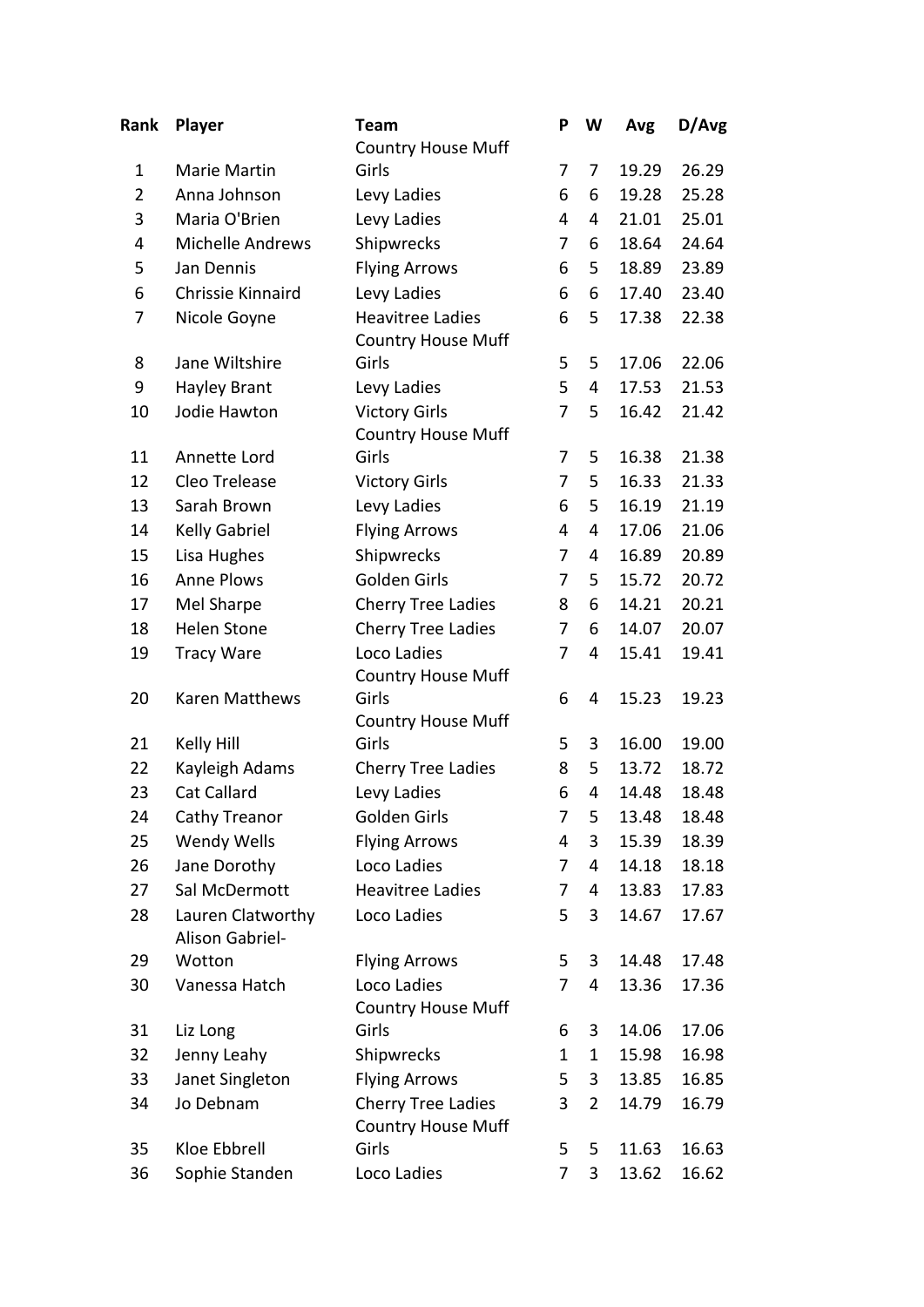| 37 | Susan Pullen           | <b>Victory Girls</b>      | 5              | 3              | 13.51 | 16.51 |
|----|------------------------|---------------------------|----------------|----------------|-------|-------|
| 38 | Wendy Johnson          | Levy Ladies               | 6              | 4              | 12.46 | 16.46 |
| 39 | Lucy Piper             | Golden Girls              | 7              | 4              | 12.37 | 16.37 |
| 40 | Lesley Nott            | <b>Flying Arrows</b>      | $\mathbf{1}$   | $\mathbf 1$    | 15.34 | 16.34 |
| 41 | Sue Hounslow           | <b>Heavitree Ladies</b>   | 6              | $\overline{2}$ | 14.08 | 16.08 |
| 42 | Kirsty Woodward        | Shipwrecks                | 6              | $\overline{2}$ | 13.69 | 15.69 |
| 43 | Mary Melton            | <b>Heavitree Ladies</b>   | 7              | 3              | 12.58 | 15.58 |
| 44 | Kellie Flaherty        | <b>Flying Arrows</b>      | 5              | 3              | 12.52 | 15.52 |
| 45 | Mo Mortimer            | <b>Heavitree Ladies</b>   | 5              | $\overline{2}$ | 13.50 | 15.50 |
| 46 | Jen Stokes             | <b>Heavitree Ladies</b>   | 7              | $\overline{2}$ | 13.38 | 15.38 |
| 47 | Sue Cawsey             | Golden Girls              | 6              | 3              | 12.21 | 15.21 |
| 48 | Lisa Aston             | <b>Victory Girls</b>      | 5              | $\overline{2}$ | 13.20 | 15.20 |
| 49 | <b>Trish Penberthy</b> | Levy Ladies               | 3              | $\mathbf 1$    | 14.15 | 15.15 |
| 50 | <b>Tracy Armstrong</b> | Shipwrecks                | $\overline{2}$ | $\mathbf{1}$   | 13.82 | 14.82 |
| 51 | Rebecca Gebler         | Shipwrecks                | 4              | 3              | 11.76 | 14.76 |
|    |                        | <b>Country House Muff</b> |                |                |       |       |
| 52 | Cath Highton           | Girls                     | $\overline{2}$ | $\mathbf 1$    | 13.61 | 14.61 |
| 53 | Kerry Jenkins          | <b>Victory Girls</b>      | 4              | 1              | 13.41 | 14.41 |
| 54 | <b>Tash Lofthouse</b>  | <b>Cherry Tree Ladies</b> | 3              | 1              | 13.32 | 14.32 |
| 55 | Maz Peek               | Loco Ladies               | 7              | $\overline{2}$ | 12.26 | 14.26 |
| 56 | Claire Sprague         | Loco Ladies               | 3              | 0              | 14.23 | 14.23 |
| 57 | <b>Tammy Kittle</b>    | <b>Victory Girls</b>      | 4              | 0              | 14.01 | 14.01 |
|    |                        | <b>Country House Muff</b> |                |                |       |       |
| 58 | Helen Woolley          | Girls                     | 5              | $\mathbf 1$    | 12.82 | 13.82 |
| 59 | Kim Reilly             | <b>Victory Girls</b>      | 6              | 1              | 12.82 | 13.82 |
| 60 | <b>Heather Toney</b>   | <b>Cherry Tree Ladies</b> | 5              | 1              | 12.55 | 13.55 |
| 61 | Jasmine Hollamby       | Loco Ladies               | 4              | $\mathbf{1}$   | 12.48 | 13.48 |
| 62 | Amanda Tutton          | <b>Flying Arrows</b>      | 1              | 0              | 13.38 | 13.38 |
| 63 | <b>Stacey Thorne</b>   | Golden Girls              | 6              | 0              | 13.33 | 13.33 |
| 64 | Cathy Lofthouse        | <b>Cherry Tree Ladies</b> | 6              | 1              | 12.29 | 13.29 |
| 65 | Izzy Ward              | <b>Flying Arrows</b>      | 4              | $\mathbf 1$    | 12.17 | 13.17 |
| 66 | Jamie Huda             | Shipwrecks                | 7              | $\overline{2}$ | 11.06 | 13.06 |
| 67 | Pippa-Jade Wotton      | <b>Flying Arrows</b>      | $\overline{2}$ | 1              | 11.86 | 12.86 |
| 68 | Ami Ashmore            | <b>Heavitree Ladies</b>   | 5              | $\overline{2}$ | 10.77 | 12.77 |
| 69 | Angie Moxey            | <b>Heavitree Ladies</b>   | 5              | 0              | 12.75 | 12.75 |
| 70 | Kelly Burkitt          | <b>Cherry Tree Ladies</b> | 6              | 1              | 11.72 | 12.72 |
| 71 | Katie Miller           | Shipwrecks                | 7              | 1              | 11.52 | 12.52 |
| 72 | Zara Crimp             | <b>Victory Girls</b>      | 6              | 0              | 12.47 | 12.47 |
| 73 | Cheryl Reid            | <b>Cherry Tree Ladies</b> | 8              | $\overline{2}$ | 10.33 | 12.33 |
| 74 | <b>Tracy Rowe</b>      | <b>Victory Girls</b>      | $\overline{2}$ | 0              | 12.29 | 12.29 |
| 75 | Jo Moore               | Shipwrecks                | 5              | 0              | 12.28 | 12.28 |
| 76 | <b>Heather Foley</b>   | Golden Girls              | 7              | 1              | 11.13 | 12.13 |
| 77 | Kay O'Brian            | <b>Victory Girls</b>      | $\mathbf{1}$   | $\pmb{0}$      | 11.95 | 11.95 |